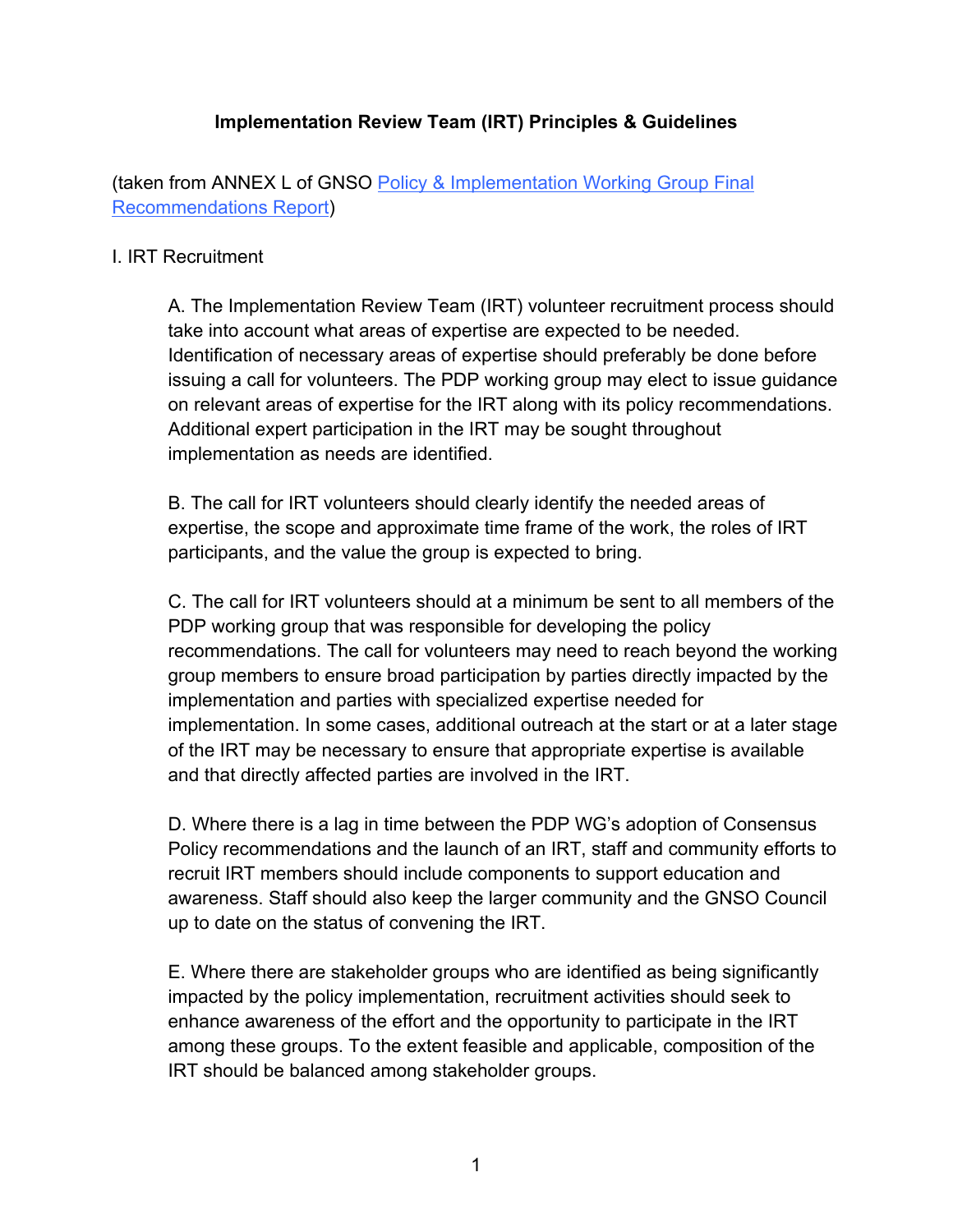#### II. IRT Composition

A. IRTs should include at least one participant from the original PDP WG who can provide insight into the original reasoning behind consensus policy recommendations.

B. The GNSO Council is expected to designate a GNSO Council liaison to each IRT to ensure a direct link to the GNSO Council if/when needed.

C. IRTs are should be open to all interested parties, but may not necessarily be representative of the ICANN community, as actual participation may depend on interest and relevance of the topic under discussion.

### III. IRT Role

A. As provided in the PDP Manual, the IRT is convened to assist staff in developing the implementation details for the policy to ensure that the implementation conforms to the intent of the policy recommendations.

B. The IRT is not a forum for opening or revisiting policy discussions. Where issues emerge that may require possible policy discussion, these will be escalated using the designated procedure as outlined in section V.E (see hereunder).

### IV. ICANN Staff interaction with IRT

A. Staff must provide regular updates to the IRT on the status of the implementation and conduct appropriate outreach to the IRT at critical milestones. In some cases, status updates and communications about key implementation developments may also need to be pushed out to the broader community. At a minimum:

a. A Consensus Policy Implementation status page hosted on icann.org that contains a summary of the project, primary tasks as shaped by the consensus recommendations, percent complete, and expected delivery dates

b. The GNSO Council Project List, hosted on gnso.icann.org contains a summary of the project, latest accomplishments, and expected delivery. The Project List is reviewed at each GNSO Council meeting.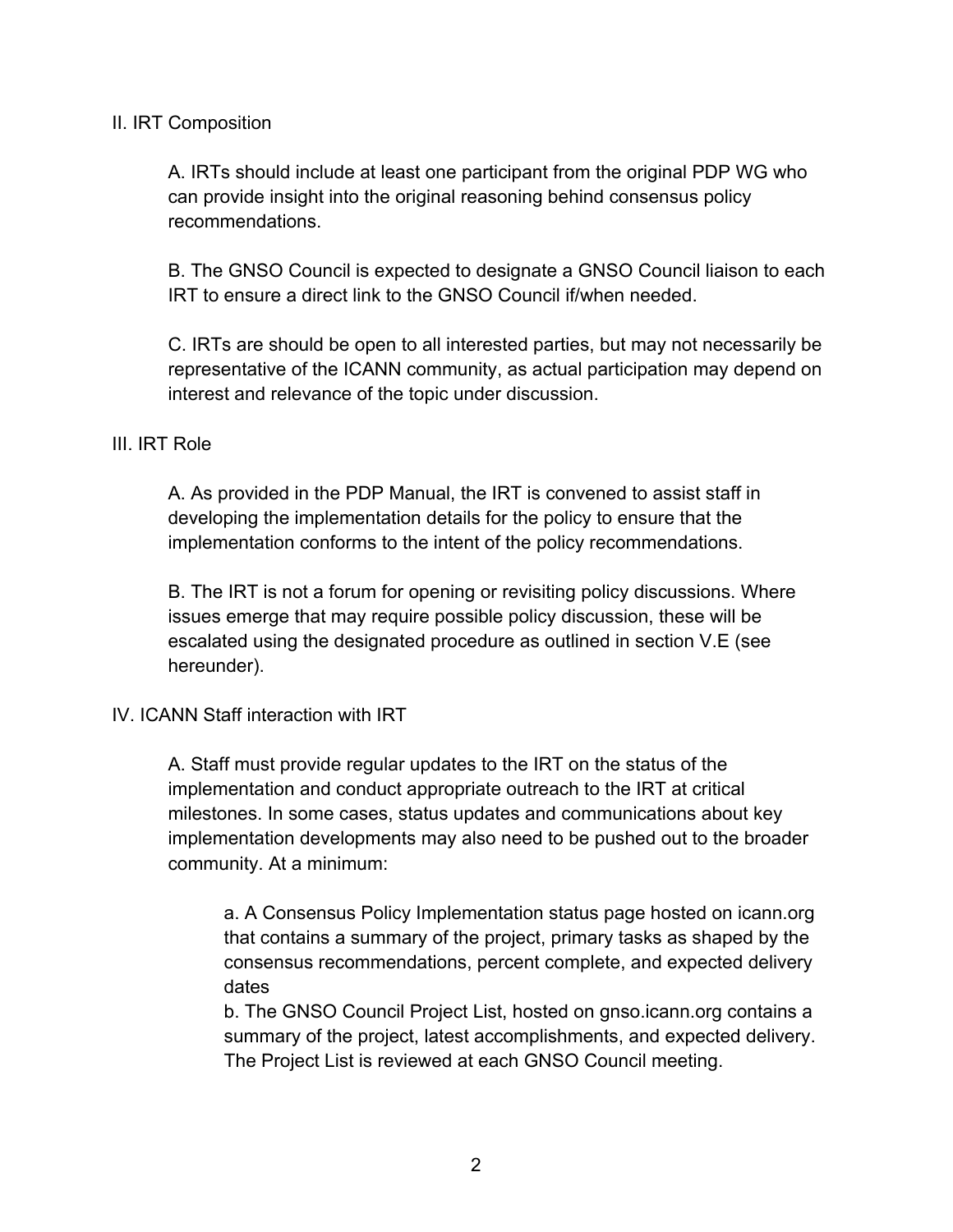B. Staff must set clear deadlines for IRT feedback on documents and implementation plans and send documents to the IRT in a timely manner to ensure sufficient time for IRT review.

# V. IRT Operating Principles

A. Meetings of the IRT must be scheduled by GDD Staff in a timely manner, in consultation with the members of the IRT. The draft agenda is expected to be circulated by GDD Staff to the IRT at least 24 hours in advance and will send out the call-in details and other relevant materials to all the members of the IRT.

B. There is a presumption that all IRTs will operate with full transparency, with at a minimum a publicly archived mailing list and recording of all IRT calls. In the extraordinary event that the IRT should require confidentiality, the IRT is normally encouraged to conduct its meeting(s) in accordance with the Chatham House Rule as the preferred option, and if necessary, additional rules and procedures may be developed by the IRT in co-ordination with staff.<sup>1</sup>

C. The GDD Project Manager will lead the meetings of the IRT.

D. If there is lack of participation resulting in meetings being cancelled and/or decisions being postponed, the GDD Project Manager is expected to explore the reasons (e.g. issues with the schedule of meetings, conflict with other activities or priorities) and attempt to address them (e.g. review meeting schedule). However, should the lack of participation be reasonably deemed to be the result of IRT members seeing no specific need to attend the calls as they are content with the direction the implementation is going, ICANN Staff can continue with the proposed implementation plan as long as: i) a notice to this effect is sent to the IRT; and ii) regular meetings are held and regular updates are provided for the public record, including on decisions being taken, on the mailing list and deadlines for input are clearly communicated.

E. In the event of disagreement between ICANN Staff and the IRT or any of its members on the implementation approach proposed by ICANN Staff, the GDD Project Manager, in consultation with the GNSO Council liaison if appropriate, shall exercise all reasonable efforts to resolve the disagreement.<sup>2</sup> Should the

<sup>&</sup>lt;sup>1</sup> See http://www.chathamhouse.org/about/chatham-house-rule for a description of the Chatham House Rule.<br><sup>2</sup> Should the Council Liaison not be willing or available to carry out this role, the IRT will

inform the GNSO Council accordingly and identify a member of the IRT to take on the